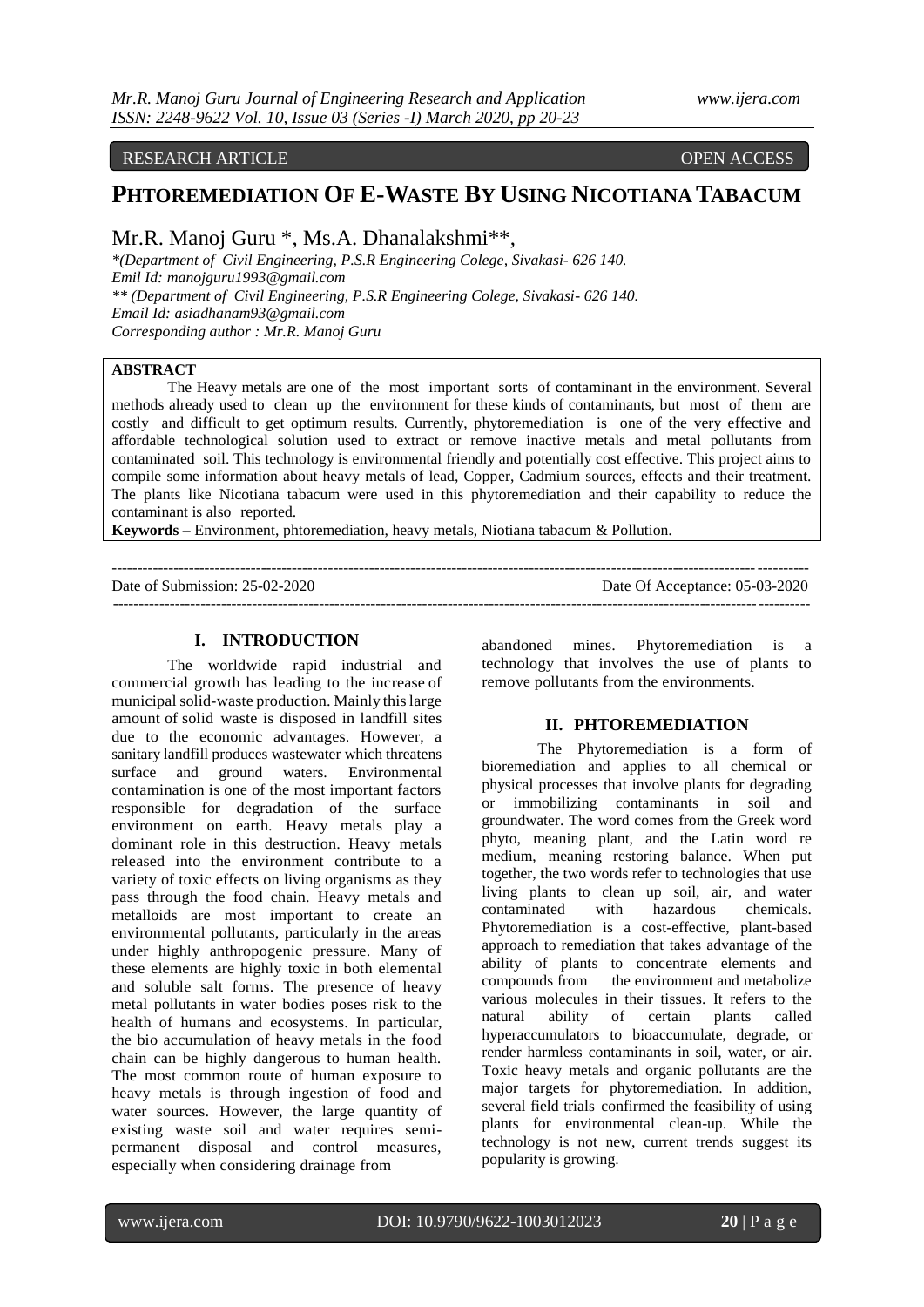# **III. PROPERTIES OF NICOTIANA TABACUM**

The low cost, plant based phytoremediation technique has often been described as a promising<br>technique to remediate agricultural land to remediate agricultural contaminated with e-waste. The plants used, have to meet certain requirements, which are fulfilled by tobacco. It is a fast growing plant with a high biomass, which is easily harvested. Its propagation is very simple, as each of the plant generate thousands of seeds. Tobacco has also revealed a high tolerance for various organic and inorganic pollutants. It can accumulate heavy metals in relatively high levels , especially Cadmium, Copper, lead. It's rapid growth, high leave biomass and its high disposition for transformation has made tobacco an optimal plant for the genetic engineering. It has not only been applied in the field of medicine and also in the area of phytoremediation. Metal chelator, metal transporter, metallothionin and phytochelatin genes have been transferred to plants for improved metal uptake and sequestration. In our project, we get the result by using the Nicotiana tabacum for phytoremediation of the heavy metals which present in the e-waste contaminated site.



**Fig. 1**. **Nicotiana Tabacum**

#### **IV. PHYTOREMEDIATION PROCESS**

To Phytoremediation is refers to the use of green plants and their microorganisms to reduce environmental problems without the need to excavate the contaminant material and dispose of it elsewhere.it is a natural process and effective remediation method.

In study, add 2ml, 5ml solution of pcb's solution in the culture medium. Must kept the medium in the sterilized cool place. Note down all

the observation. After 5 days the treatment was done and the plants should be taken for analysis. Before analysis the plants should be burn and digested in a proper solution.



**Fig. 2. Before Treatment**



**Fig. 3. After Treatment**

### **V. DIGESTION OF PLANTS**

The plants were dry in the hot plate at  $90^{\circ}$ c The solution colour is changes red to white. After the digestion the solution kept in room temperature. Next, the solution is makeup by the distilled water after filtered by the whattman filter paper 41. Then, the samples were collected in the graduated centrifuge tube for AAS analysis.

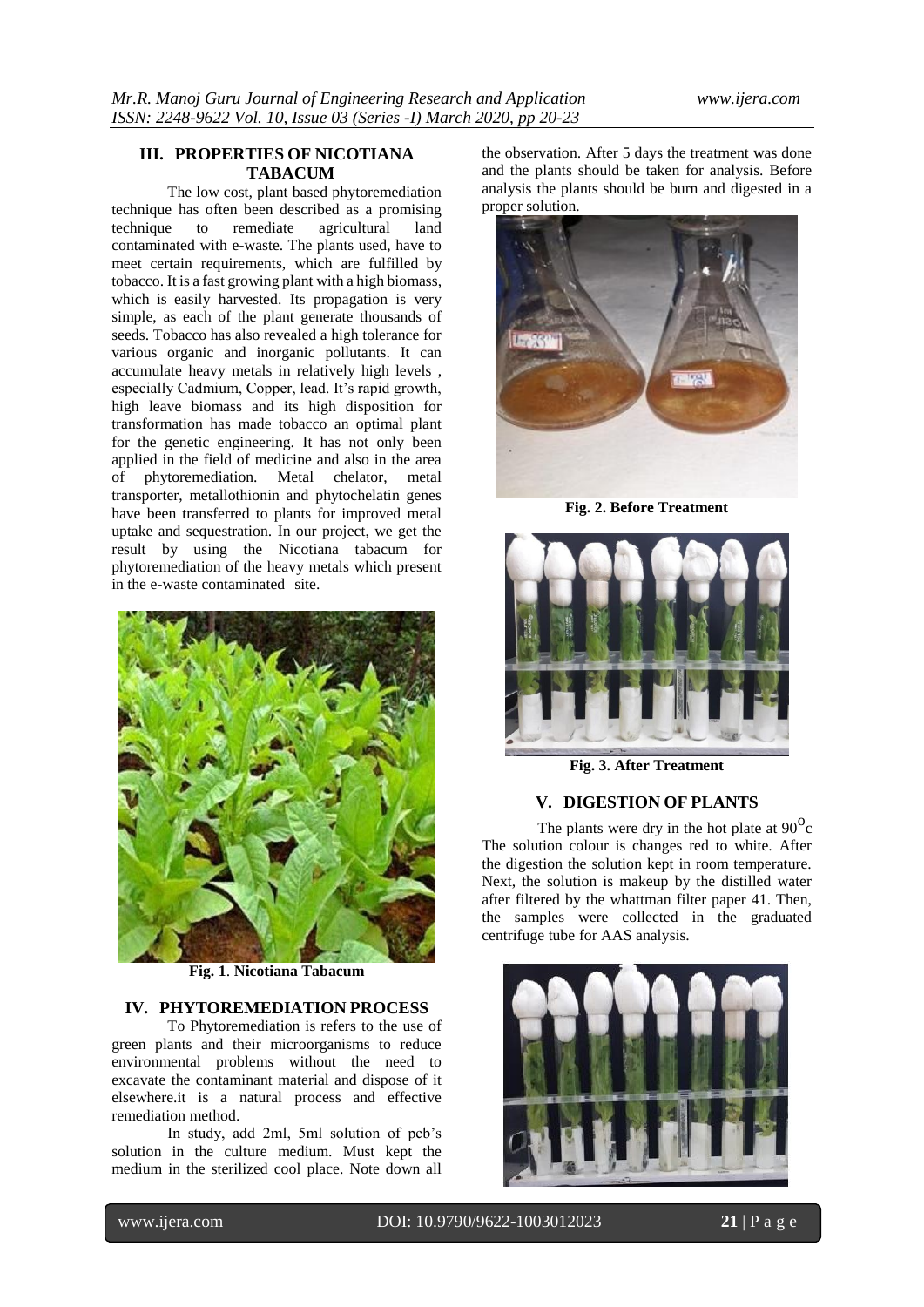### **Fig.4. Digestion of Plants.**

## **VI. AAS TEST**

Atomic Absorption Spectroscopy (AAS) determines the presence of metals in liquid samples. The AAS instrument looks for a particular metal by focusing a beam of ultra violet light at a specific wavelength through a flame and into a detector.

In analytical chemistry the technique is used for determining the concentration of a particular element in a sample to be analyzed. AAS can be used to determine over 70 different elements in solution, or directly in solid samples via electro thermal vaporization and it is used in pharmacology, biophysics, archeology and toxicology research.

The technique makes the use of the atomic absorption spectrum of a sample in order to assess the concentration of specific analysts within it. It requires standards with known analyte content to relation between the measured absorbance and the analyte concentration and relies therefore on the Beer-Lambert law.



**Fig.5. AAS (Atomic Absorption Spectroscopy)**

| <b>SAMPLE</b>          | PCB ALONE | TOBACCO CONTROL | TOBACCO (1ml) | TOBACCO (5ml) |
|------------------------|-----------|-----------------|---------------|---------------|
| <b>COPPER</b><br>(ppm) | 4705.43   | 25.4            | 101.21        | 317.47        |

| VII. RESULT AND DISCUSSION |  |  |
|----------------------------|--|--|
|                            |  |  |

| $CADMIUM$ <sub>0.64</sub><br>(ppm) |       | 1.9   | 2.16  | 1.177  |
|------------------------------------|-------|-------|-------|--------|
| LEAD<br>(ppm)                      | 13.61 | 4.759 | 5.955 | 19.466 |



**Fig.6. Tobacco for 1 ml**



**Fig.7. Tobacco for 5 ml**

# **VIII. CONCLUSION**

In this study it was found that the extract heavy metal from e-waste by using phytoremediation process. The most of the natural materials can be used as phytoremediation process. In conclusion, using Nicotiana tabacum is used to extract heavy metals from printed circuit board (ewaste). This method is used to reduce the soil contaminants and environmental pollutants. It has considerable advantages such as low cost, sustainable, locally available, simple, reliable, acceptable, eco-friendly. It decontaminates along with the metabolism processes of species without